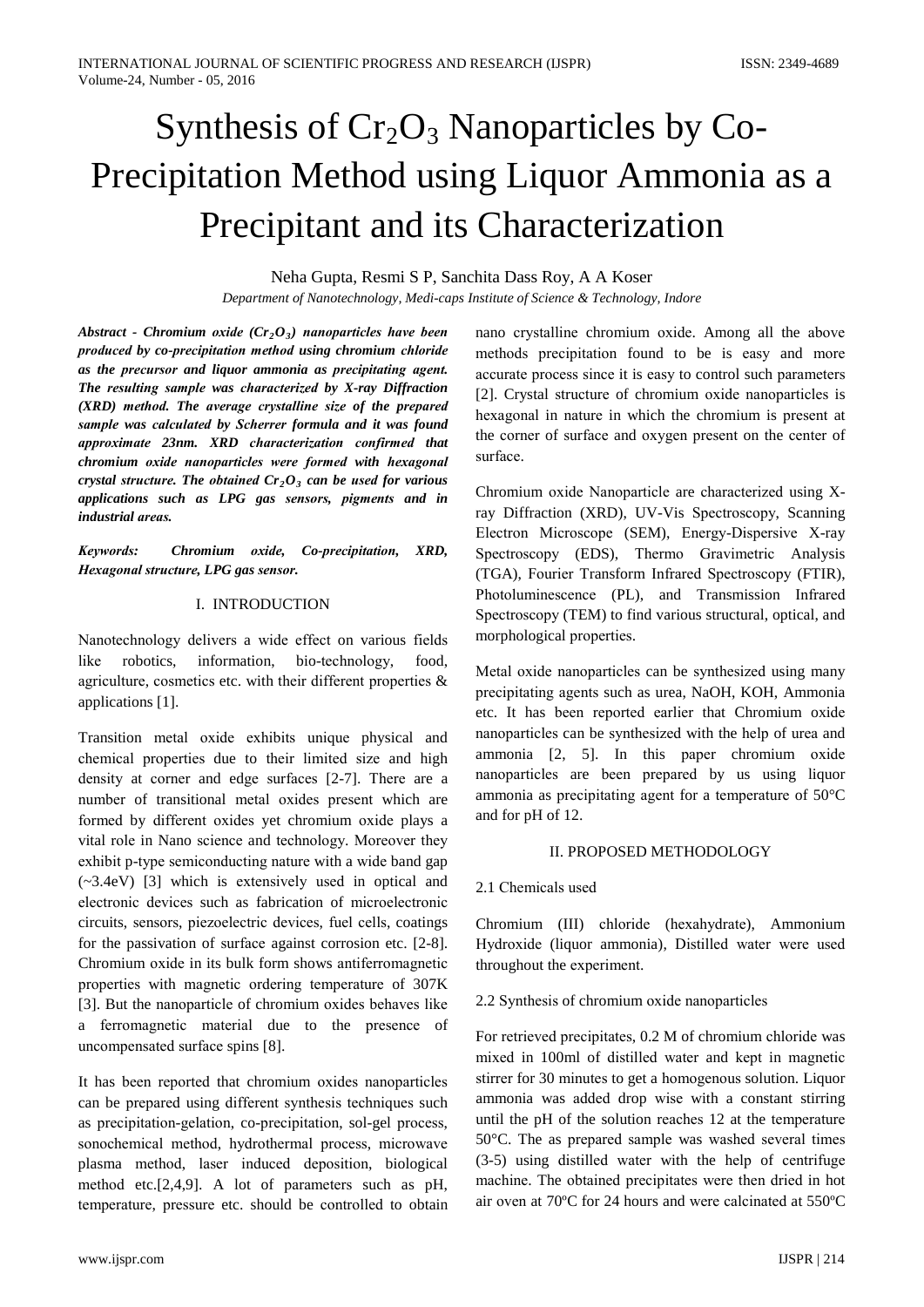in muffle furnace about 5-6 hours. Prepared sample was meshed by mortar & pestle.

#### 2.3 Material characterization

The prepared sample was investigated by Bruker D8 Advance XRD using  $Cu-Ka$  (0.154 A°) radiation. The average crystalline of the prepared sample was found by Scherrer formula

#### **III. RESULT AND DISCUSSION**

XRD was used to determine crystalline size and lattice parameter of the prepared sample. Fig 1. shows the XRD pattern of synthesized chromium oxide nanoparticle having  $2\Box$  values of 24.51°, 33.58°, 36.17°, 41.50°, 50.18°, 63.48°, 65.05°. Apart from the above values there were some other peaks which show that the sample contained some impurities.



Fig. 3.1 XRD pattern of  $Cr_2O_3$  powder synthesized at 50 $\degree$ C

The sharp peaks in the XRD pattern show that the obtained chromium oxide nanoparticles are of single phase. The crystalline size can be determined by using Debye-Scherrer formula [2].

$$
D\!\!=\!\!\tfrac{\text{d} \theta}{\text{d} \text{d} \text{d} \text{d} \text{d}}
$$

Where, D is the average crystalline size, k is the Scherrer constant (0.89A°),  $\Box$  is the wavelength of X-Ray (0.154  $A^{\circ}$ ), B is the full width half maximum of the diffraction,  $\Box$ is the Bragg's angle. Thus the average crystalline size obtained is of 23nm.

Table 1 shows the miller indices of the respective  $2\theta$ values along with its crystalline size. The lattice parameters of obtained sample are  $a=4.94$  and  $c=13.61$ which are approximately matching with the original data of jcpds card no-850869 ( $a=4.95$  and  $c=13.58$ ). This reveals

that the chromium oxide nanoparticles obtained are of hexagonal crystal structure with romobohedral phase.

| Table 1. Crystalline size and lattice parameter of the |  |
|--------------------------------------------------------|--|
| prepared chromium oxide nanoparticles                  |  |

| $\boldsymbol{\theta}_2$ | <b>MILLER</b><br><b>INDICES</b> | <b>CRYSTALLINE</b><br>SIZE |
|-------------------------|---------------------------------|----------------------------|
| $24.51^{\circ}$         | 12                              | 24nm                       |
| 33.58 $^{\circ}$        | 104                             | 18nm                       |
| $36.17^{\circ}$         | 110                             | 26nm                       |
| $41.5^{\circ}$          | 113                             | 22nm                       |
| $50.18^{\circ}$         | 24                              | 22nm                       |
| $54.85^{\circ}$         | 116                             | 23nm                       |
| 63.48°                  | 214                             | 27nm                       |
| $65.05^{\circ}$         | 300                             | 49nm                       |

## **IV. CONCLUSION**

Hexagonal structured Chromium Oxide nanoparticle (Cr2O3) have been synthesized using Co-precipitation method. The prepared sample was then calcinated at a temperature of 500°C for 5 hours in order to improve the phase formation and crystallinity. The prepared sample was analyzed using  $X$  –Ray Diffraction technique and its average crystalline size found was about 23nm. The obtained Chromium oxide nanoparticles can be used in many applications such as LPG gas sensor, Pigments fuel cells and other electronic devices. This study provides an easy and large production of Chromium oxide nanoparticles with fewer impurities and these impurities can be removed by calcinating the material for long time period.

## **ACKNOWLEDGEMENTS**

Authors would like to thank the following: Medi Caps Institute of Science and Technology, UGC-CSR, DAVV Indore.

## **REFERENCES**

[1] Sulabha K. Kulkarni, Nanotechnology Principles and Practices, (2011).

[2] V. S. Jaswal, A. K. Arora, M. Kinger, V. Gupta and J. Singh, and Characterization of Chromium Oxide Synthesis Nanoparticles, Oriental journal of chemistry, 30 (2014) 559-56.

[3] R. K Gupta, E. Mitchell, J. Candler, P. K. Kahol, K. Ghosh, L. Dong, Facil synthesis and characterization of nanostructured chromium oxide, Powder technology, (2014) 25478-81.